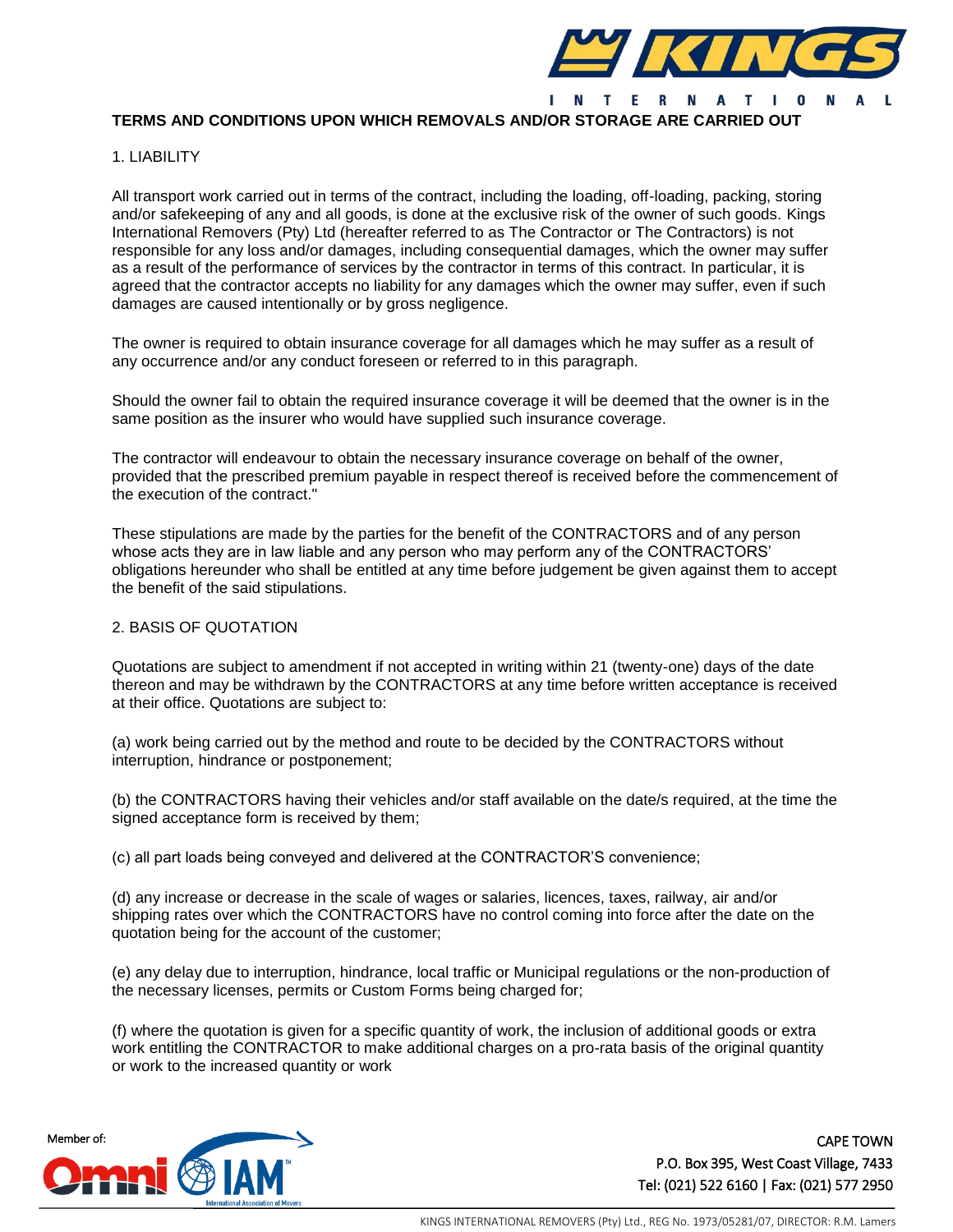

(g) any postponement or cancellation by the customer entitling the CONTRACTORS to make a charge to cover the expense and or loss which the CONTRACTORS accrue therefrom.

### 3. CHARGES EXCLUDED

Quotations exclude customs dues, clearing charges and/or fines and unless otherwise stated on the quotation charges in respect of air freight , sea freight, railage, dock dues, landing fees, consular documents, permits or any other charges over which the CONTRACTORS have no control.

## 4. ACCESS TO PREMISES, USE OF TACKLE

All quotations are given subject to the conditions that:

(a) the work can be conveniently carried out by means of adequate staircases, passages and doorways.

(b) there is a suitable and practicable road for the CONTRACTORS' vehicle or vehicles to within 40 (forty) yards of the door of the building from which the goods are to be removed/delivered.

(c) there is a suitable and practical approach from the CONTRACTORS' vehicle or vehicles to the said door of the building.

(d) the removal/delivery is not above the second floor. Should the removal/delivery be above the second floor, the customer shall arrange that the CONTRACTORS shall have the immediate, uninterrupted use of a suitable lift or lifts, time being the essence of the contract.

(e) window and/or other tackle which way be deemed necessary by the CONTRACTORS shall be used only at the customer's risk and expense and the customer hereby indemnifies the CONTRACTORS against all claims whatsoever made against the CONTRACTORS' arising out of the use of such tackle, except claims by the CONTRACTOR'S workmen and agrees to pay all additional expenses arising from the use of such tackle.

If all or any of the conditions set out in sub-clauses (a), (b), (c) or (d) of this clause are not fulfilled, the customer agrees to pay all expenses arising from the additional work involved.

# 5. EXCLUSIONS FROM QUOTATION

Unless otherwise stated, quotations do not include the dismantling or erection of fitments and fixtures, gas, electrical or other fittings, pianolas, billiard tables, wireless or television sets, special articles or abnormal pieces of furniture and/or the safe transport or storage of specially fragile articles such as statuary ivories, venetian glass and similar articles, the taking-up, relaying or fitting of wall-to-wall carpets, linoleum or floor covers, the taking down, or re-fixing of blinds, curtains, mirrors, cornices or other fittings, or the re-hanging of pictures. If such work or any work not specifically stated in the quotation is done, these conditions apply thereto and an extra charge to cover the CONTRACTORS' additional expenses and/or loss suffered by the CONTRACTORS shall be paid by the customer.

#### 6. DELAY DEVIATION

If the CONTRACTORS are unable to carry out the work on the date or at the time requested, they will do so on a reasonable date or time thereafter. While every endeavour will be made to carry out the work on the date and at the time requested, the CONTRACTOR shall not be liable for any loss or expenses through delay in air, railway road or sea transit, mechanical or electrical breakdowns, failures or breakages, inclement weather, labour troubles or from any cause beyond the CONTRACTORS' control or for consequential loss from any cause whatsoever. Should the CONTRACTORS' vehicle or vehicles be

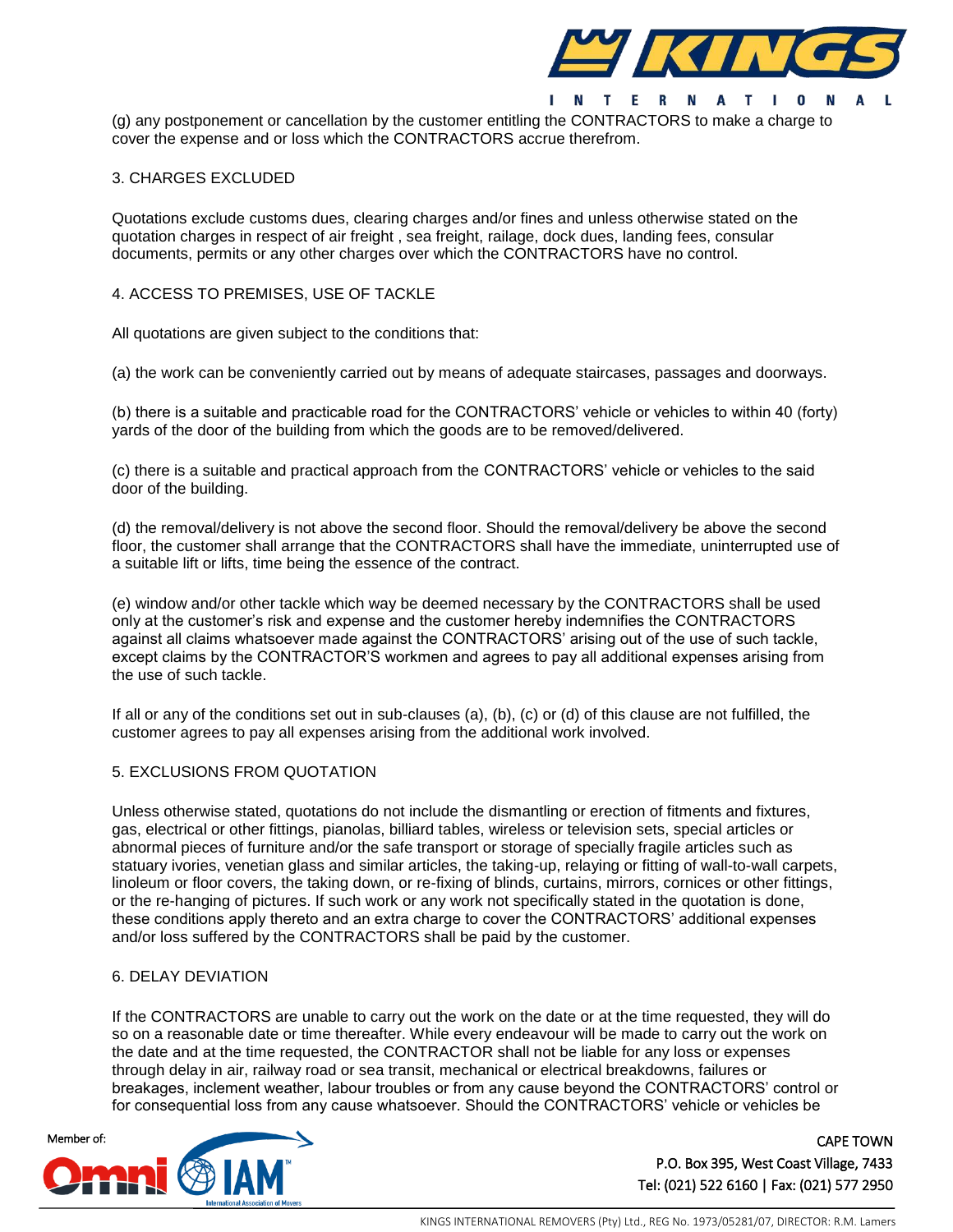

forced to deviate from their normal route due to damaged roads, bridges, pontoons, ferries, etc., or from any cause beyond the CONTRACTORS' control such deviation shall entitle the CONTRACTORS to make an additional charge to cover the expense arising from the extra mileage and time involved.

# 7. CUSTOMER RESPONSIBLE FOR GOODS

It is incumbent on the customer to see that nothing required to be removed is left behind, and that no goods and/or fixtures are taken away in error, also that protection is arranged for the vacant premises including outbuildings and their contents as the CONTRACTORS will not under any circumstances accept responsibility for or be liable in respect.

# 8. DANGEROUS AND DAMAGING GOODS

The customer shall not submit for removal, packaging or warehousing any dangerous, damaging, corrosive or explosive article or substance or for warehousing any article or substance including articles of food or anything likely to encourage vermin or other pests, or likely to cause infection. The customer shall make no claims, but shall indemnify the CONTRACTORS against all claims made and for any loss or damage that may be suffered by the CONTRACTORS or any third party through the presence of any such article or substance amongst the customer's goods. If any such article or substance is discovered, the CONTRACTORS may, at their discretion, remove, sell, destroy or otherwise dispose of same and shall not be responsible or accountable for the value thereof.

## 9. VALUABLES, LIVESTOCK, PLANTS ETC.

The CONTRACTORS do not accept jewellery, precious stones, plate or other valuables of any description, furs, currency, notes, coins, firearms, ammunition, livestock, domesticated animals or pets of any description or plants for removal or storage except by special arrangement in writing and shall not under any circumstances be liable for loss of, failure to produce, damage or deterioration thereto howsoever caused.

#### 10. GENERAL IMMUNITIES

Without derogation from the limitation of the CONTRACTORS' liability more fully set out in clause 1 hereof it is specially agreed that the CONTRACTORS shall not under any circumstances be liable for any loss, consequential loss, failure to produce or damage

(a) caused by or resulting from or in connection with fire (howsoever caused)

(b) caused by (howsoever caused) or arising out of flood, moth, vermin, insects, mildew, damp, rust, burglary or housebreaking, act of god, riot, civil commotion, invasion, war, sabotage, malicious intent, explosion, railway or road accidents, marine risks, labour troubles and any acts arising therefrom, aircraft or things dropped therefrom, missiles, or other projectiles, or from deterioration, leakage or deficiency of articles of a perishable or leaky nature.

(c) due to causes beyond the CONTRACTORS immediate control or the acts of third parties whether criminal or otherwise.

In the event of his/her goods being lost or damaged as in sub-clauses (a), (b) and (d) the customer agrees that the CONTRACTORS shall be at liberty (without incurring any liability or obligation whatsoever) to take whatsoever steps the CONTRACTORS consider necessary to try to recover or salvage any or all of the goods and all expenses incurred by the CONTRACTORS in so doing will be paid to them by the customer.

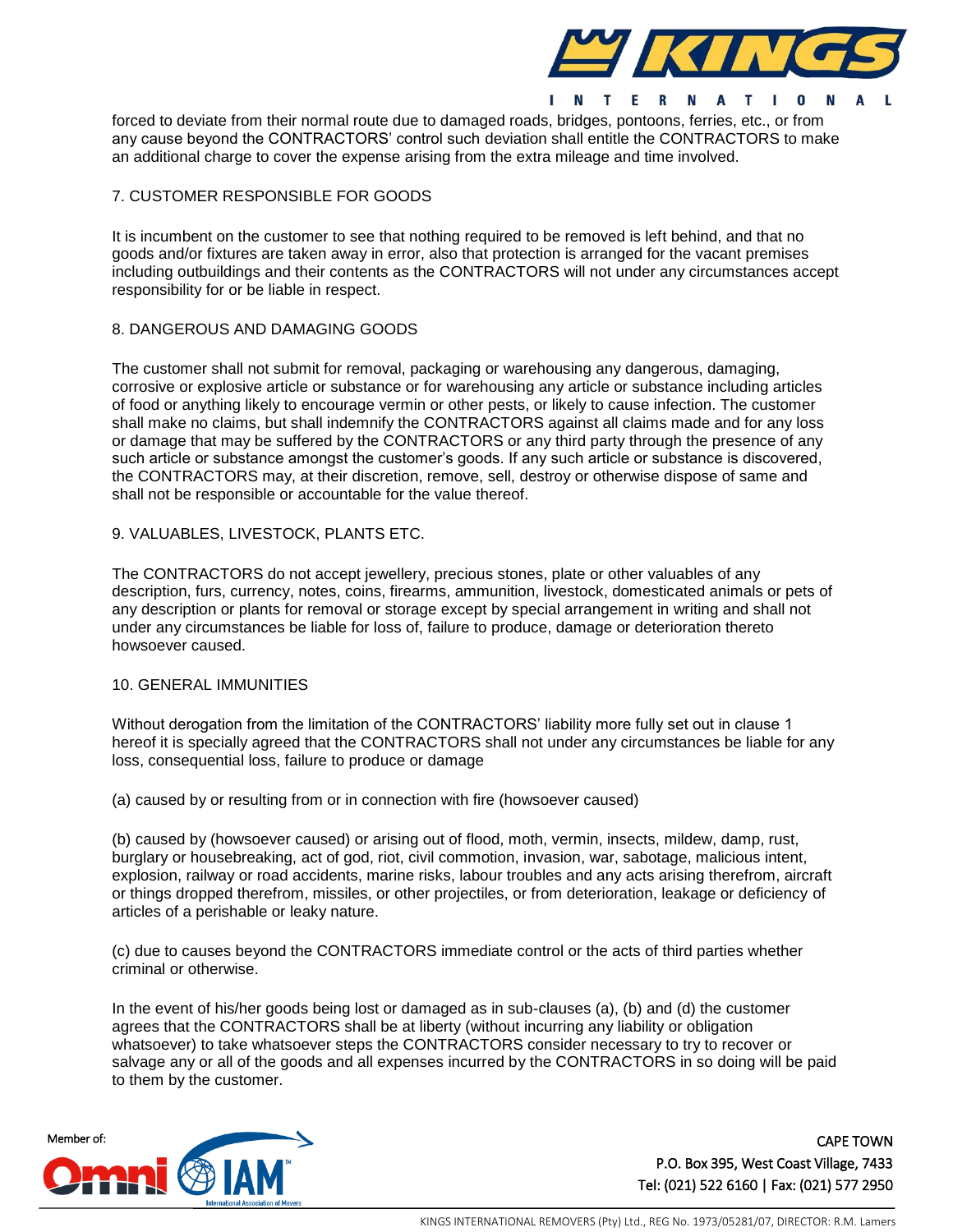

### 11. OTHER IMMUNITIES

Without derogation from the limitations of the CONTRACTORS liability more fully set out in clause 1 hereof it is specially agreed that the CONTRACTORS shall not under any circumstances be liable for any loss, consequential loss, failure to produce or damage (howsoever caused) to

(a)any goods during transference to or from quays, docks, boats, ships, ferries, aircraft or railway vehicles, transit by water, whether on deck or otherwise, transit by air or rail

(b) any articles in wardrobes, drawers, cabinets or other articles of furniture or in any package, bundle, case, or other container not both packed and unpacked by the CONTRACTORS' employees.

(c) any goods removed to or from a public sale or auction room

(d) any goods removed from or into premises where there are workmen employed other than the CONTRACTORS' unless a detailed claim in writing is made at the time of removal or delivery (time being the essence of the contract)

(e) plaster casts, statuary of whatever kind of material, plaster or composition picture frames, lampshades, plate glass, mirrors which are merely backed and have no frame protection to the edges of the glass

(f) clocks, barometers, musical and other instruments, electrical or other mechanical apparatus or appliances, wireless sets, radiograms, records, recorders, television sets, pianos, organs, electric apparatus, washing machines, cookers, refrigerators, electric stoves and heaters. While every care will be taken, these articles may be damaged without negligence and may require adjustments after removal. The CONTRACTORS do not accept any liability in respect of such damage or deterioration of or nonadjustment of such articles which are handled solely at owner's risk.

(g) any article which is inherently defective or in such condition that it cannot be moved without risk of damage

(h) any goods only packed or only packed and despatched by the CONTRACTORS after the goods leave their hands

(i) any goods handed to the CONTRACTORS' employees for delivery or storage by other CONTRACTORS or third parties or delivered to the CONTRACTORS' warehouse by other CONTRACTORS or third parties for storage, packing, shipment and or delivery. The customer furthermore acknowledges that all CONTRACTORS, third parties, or agents furnishing such services to the customer are independent CONTRACTORS and are not employers or principals of the **CONTRACTORS** 

(j) or in respect of any article or property not set forth and individually described in the CONTRACTORS' warehouse inventory or receipt.

#### 12. RETENTION OF KEYS

The CONTRACTORS will not under any circumstances be responsible for keys. They must be retained by the customer.

13. DAMAGE TO PREMISES, ETC.

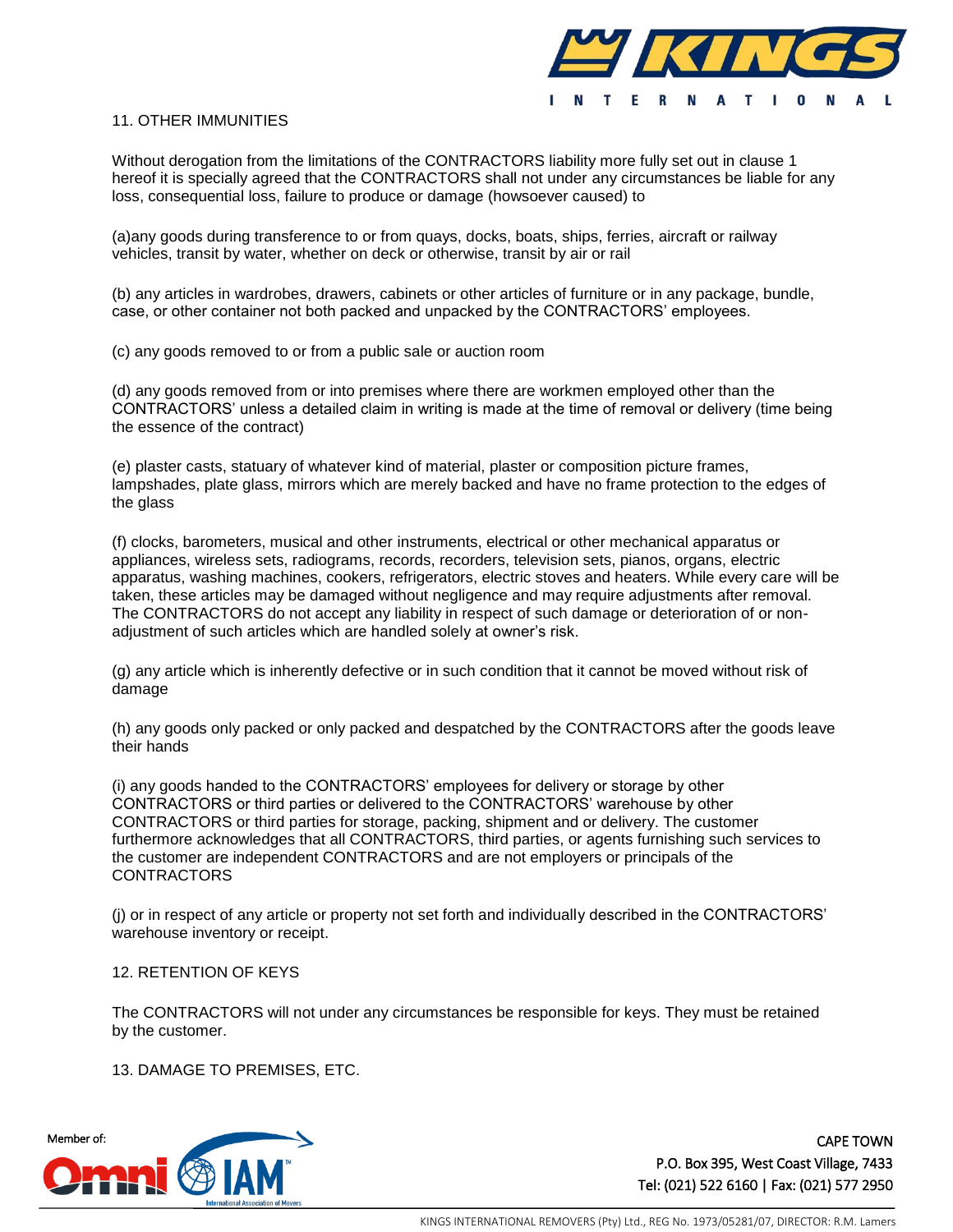

The liability (if any) for damages to premises and/or their contents, private roads, drains, covers, walls, fences, bridges, culverts, is limited to R1.00 (one Rand) for any one removal and the customer agrees to indemnify the CONTRACTORS against all claims, costs, charges and expenses beyond that sum.

# 14. CONTRACTOR'S RIGHT IF CONSIGNEE NOT READY

If the goods under this contract are delayed on route by reason of any default or wrong declaration of the customer or for any beyond the control of the CONTRACTORS or if the customer or consignee is unable to receive the goods in the premises or at the place where they are to be delivered immediately on their arrival, the CONTRACTORS be at liberty (time being the essence of the contract) to unload them into his own or any other storing place for storage, and the customer hereby irrevocably and in rem suam appoints the CONTRACTORS as his/her agent to enter into any agreement of storage and or delivery. Delivery at any such storing place shall be deemed to be delivery in accordance with the contract and these conditions shall apply thereto. Any additional expenses to the CONTRACTORS due to delay, extra mileage and offloading shall be recoverable from the customer and the CONTRACTORS shall have a lien on the goods for all charges incurred up to the time that the customer shall take delivery of any or all goods or until the time that the goods are placed in any other store.

#### 15. INVENTORY

Every customer sending property to be warehoused shall furnish an address to which communications are to be directed and register his or her signature with the CONTRACTORS for mutual protection. The customer shall during the currency of the contract notify any change of such address. After receiving the property the CONTRACTORS shall forward to the customer a receipt or inventory of the property received, such receipt or inventory need not state the condition of the goods or the contents of any article, suite, case, bundle, package or other container but the absence to such reference or that reference is made to the state or condition of any goods shall not create any inference that the goods or the remainder were not previously damaged. Such receipt or inventory shall be final and conclusive between the CONTRACTORS and the customer unless some discrepancy be pointed out in writing within 10 (ten) days; no claim whatsoever will be considered otherwise. Only upon production of the receipt or inventory issued by the CONTRACTORS

# 16. AUTHORITY TO ENTER INTO CONTRACT

The customer warrants that the property handed to the CONTRACTORS is either his/her own property or he/she has the full and absolute authority of all persons owning or interested in the property to enter into this contract and agrees to indemnify and keep indemnified the CONTRACTORS against all loss of liability and all actions, suits, proceedings, claims, demands, costs and expenses, whatsoever which may be taken or made by any third party against the CONTRACTORS or be incurred or become payable by the CONTRACTORS to any third party in respect of or arising out of the removal, packing or warehousing of any goods removed, packed or warehoused for or on behalf of the customer or in respect of or arising out of the entry by the CONTRACTORS upon any premises upon which it may be reasonably necessary to enter in order to remove, pack or warehouse goods for or on behalf of the customer or in respect of any other act or omission on the part of the CONTRACTORS in the reasonable performance for removing packing and/or warehousing goods for or on behalf or the customer, if in respect of or arising out of any claim of resistance by the CONTRACTORS to or compromise by the CONTRACTORS of any such action, suit, proceeding, claim or demand and also without affecting the aforesaid customer further agrees to indemnify and keep indemnified the CONTRACTORS against off sums of money whether for damages, costs, expenses or otherwise howsoever, which the CONTRACTORS may be ordered to pay or may properly pay to any person whatsoever in respect of any such action, suit, proceeding, claim or demand. In the event of any action, suit, proceeding, claim or demand being taken or made, the customer agrees the CONTRACTORS shall be entitled without reference to the customer to contest and defend the same, or may compromise the same on such terms and conditions as they are advised by their legal advisers to be reasonable and such contest, defence or compromise shall be binding upon the customer as if expressly authorised by him/her.

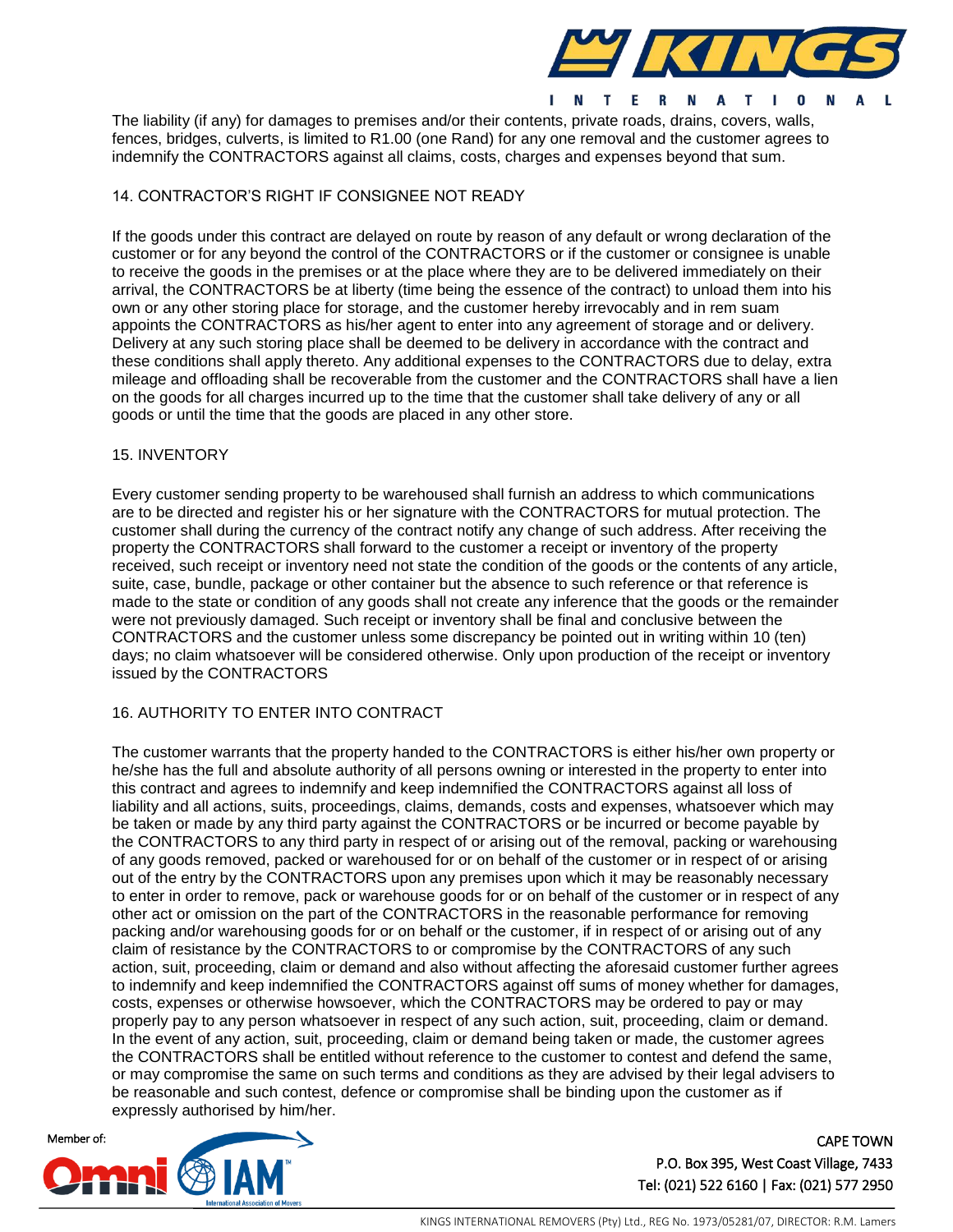

## 17. GOODS OUT OF STORE, NOTICE REQUIRED

### The CONTRACTORS require:

(a) for access only to goods, held in store, seven (7) days clear notice for access between the eight (8) and twenty-first (21) day of any calendar month and fifteen (15) days clear notice between the twentysecond (22) and the seventh (7) day of the following calendar month.

(b) for access and collection, collection only, handing out or delivery of all or any of the goods held in store a minimum of twenty-five (25) days clear notice.

(c) all notices of instructions for access, access and collection, collection only, handing out or delivery must be in writing and singed by the customer. The CONTRACTORS shall not be bound to allow access to the store, hand out or deliver any goods without production of the receipt or inventory sent out by the CONTRACTORS to the customer and an order or instruction signed by the customer (these are for mutual protection), furthermore, the customer and his/her agent shall be present at the time of collection or delivery and give a receipt for the goods. Such receipt shall be final and conclusive as to description and condition of the goods handed out or delivered. The CONTRACTORS reserve the right to refuse access to the store to any customer or his/her agent at any time.

### 18. RENTAL AND OTHER CHARGES

Unless otherwise stated in writing the charges for storage are for a calendar month, the minimum charge being for one month. The CONTRACTORS may, however, at their discretion agree to the payment of half a calendar month's rental in respect of the calendar months for the month in which the goods are put into storage provided such goods are put into storage after the fifteenth (15) day of such calendar month and are in storage for at least one calendar month thereafter. Again the CONTRACTORS may at their discretion agree to the payment of half a calendar month's rental in respect of the calendar month's rental for the month in which the goods are taken out of storage provided such goods are taken out of storage before the fifteenth (15) day of such calendar month and have been in storage for not less than one calendar month. The charges for storage do not include charges for inspection, removing, collecting, delivery, packing, brushing, receiving, stowing away, unstowing, access to store, handling out to customer or his/her agent, naphtalening (these charges are compulsory) searches and other attendance upon customers or their agents, providing documents, copies of originals, receipts, etc. For these an extra charge will be made and the customer agrees to pay such additional charge or charges at the CONTRACTORS' scheduled rates.

#### 19. CHARGES WHEN PAYABLE

All the CONTRACTORS' charges shall be payable in cash (unless other arrangements agreed in writing by the CONTRACTORS prior to the commencement of the work) to them or their agents or other CONTRACTORS acting on their behalf, in respect of:

(a) direct removals as soon as any of the goods are tendered for delivery outside the premises at which they are to be delivered.

(b) any goods stored, prior to their delivery, removal or despatch from the premises of the CONTRACTORS or their agents or any other CONTRACTORS acting on their behalf.

(c) any goods received for packing and despatch or packing only, or unpacking prior to the commencement of the packing or unpacking.

(d) storage, on the first day of each calendar month together with removal and any other charges.

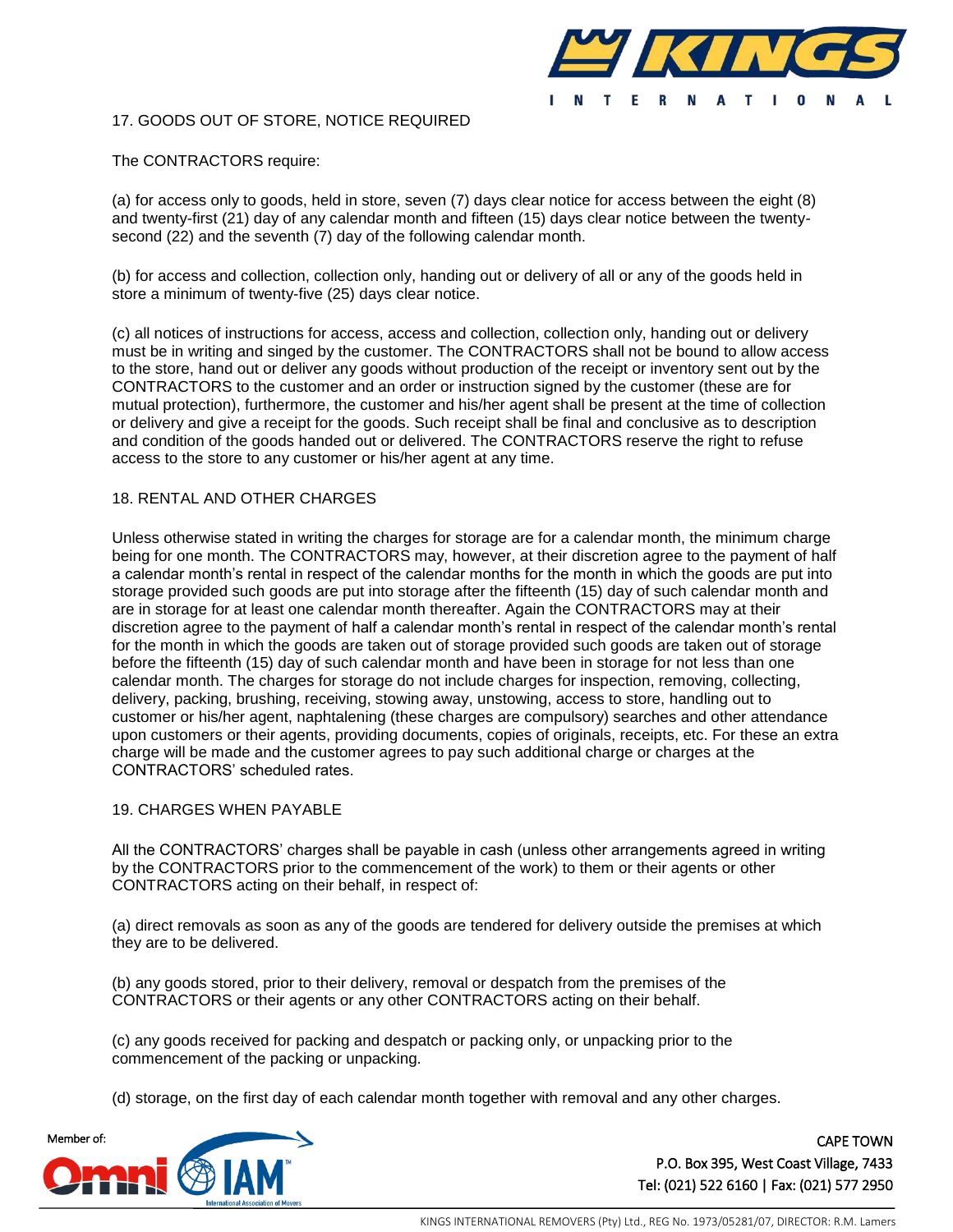

If such charges are not paid the CONTRACTORS or their agents or other CONTRACTORS acting on their behalf may take all or any of the goods in their hands or retain them in their store and shall be entitled to charge for storage, and expense in connection with the taking of the goods, to store, charges while in storage and removal from store at the CONTRACTORS' scheduled rates and all these conditions shall apply thereto. The CONTRACTORS or their agents or their CONTRACTORS acting on their behalf shall have a general lien upon all goods in their possession for all monies due and/or expenses or liabilities incurred by them. The CONTRACTORS or their agents or other CONTRACTORS acting on their behalf shall be entitled to charge for storage at the CONTRACTORS' scheduled rates and other charges and expenses incurred during all periods upon which a lien is being asserted and all these conditions shall apply thereto. Further, if the CONTRACTORS or their agents or other CONTRACTORS acting on their behalf exercise their right of lien on any articles when they have removed, stored or received for packing then of their and/or their agents' or other CONTRACTORS' charges are not paid within thirty (30) days after they have power, without giving any further notice, to sell the whole or any part of the consignment to pay the said charges and expenses of sale.

Any surplus will be paid over to the customer without interest upon application but save therefore, the CONTRACTORS shall be released from all liability whatsoever in relation to the goods sold. If the CONTRACTORS elect to sell part only of the goods they shall be at liberty to charge for the storage of the goods remaining and without notice from time to time sell the remainder of any part of the remainder of the said goods and apply the proceeds as before stated and all these conditions shall apply thereto.

## 20. POWER TO DETERMINE CONTRACT

The CONTRACTORS shall have power to determine the contract to store by giving thirty (30) days notice to remove the goods and pay all charges due and all these conditions shall apply thereto.

The CONTRACTORS shall be under no liability unless a claim is so made and within the time stipulated (time being the essence of the contract). All damages to premises must be pointed out to the CONTRACTORS' foreman in charge at the time and confirmed in writing to the CONTRACTORS within twenty-four (24) hours after the damage is alleged to have occurred (time being the essence of the contract), otherwise the CONTRACTORS shall not be liable.

#### 21. CLAIM OR DISPUTE NOT TO DEFER PAYMENT

A claim or dispute shall not be made the reason for deferring payment of any monies payable to or liability incurred by the CONTRACTORS or to their agents or other CONTRACTORS acting on their behalf and these conditions shall apply thereto.

#### 22. CONTRACTORS TO DECIDE ROUTE AND MEANS

The CONTRACTORS may at any time during any removal transfer the goods from vehicle and during storage from one warehouse to another warehouse. The CONTRACTORS may also decide as to which route or by which means the CONTRACTOR, railways, steamship, airway, dock or harbour company or authority to carry out the whole or any part of the contract and/or to cause all or any part of the property to be stored by or in the warehouse of another contractor and these conditions shall nevertheless apply thereto. Any deviations from any route shall not affect the CONTRACTORS' liability.

#### 23. JURISDICTION

Any dispute or claim arising out of the contract or the interpretation thereof and any litigation between the customer and the CONTRACTORS, their agents or other CONTRACTORS acting on their behalf shall be adjudicated upon by a competent magistrates' or supreme court, having jurisdiction in the district within the CONTRACTORS' office concerned with the making of the contract is situated and within such office the contract shall be deemed to have been made.

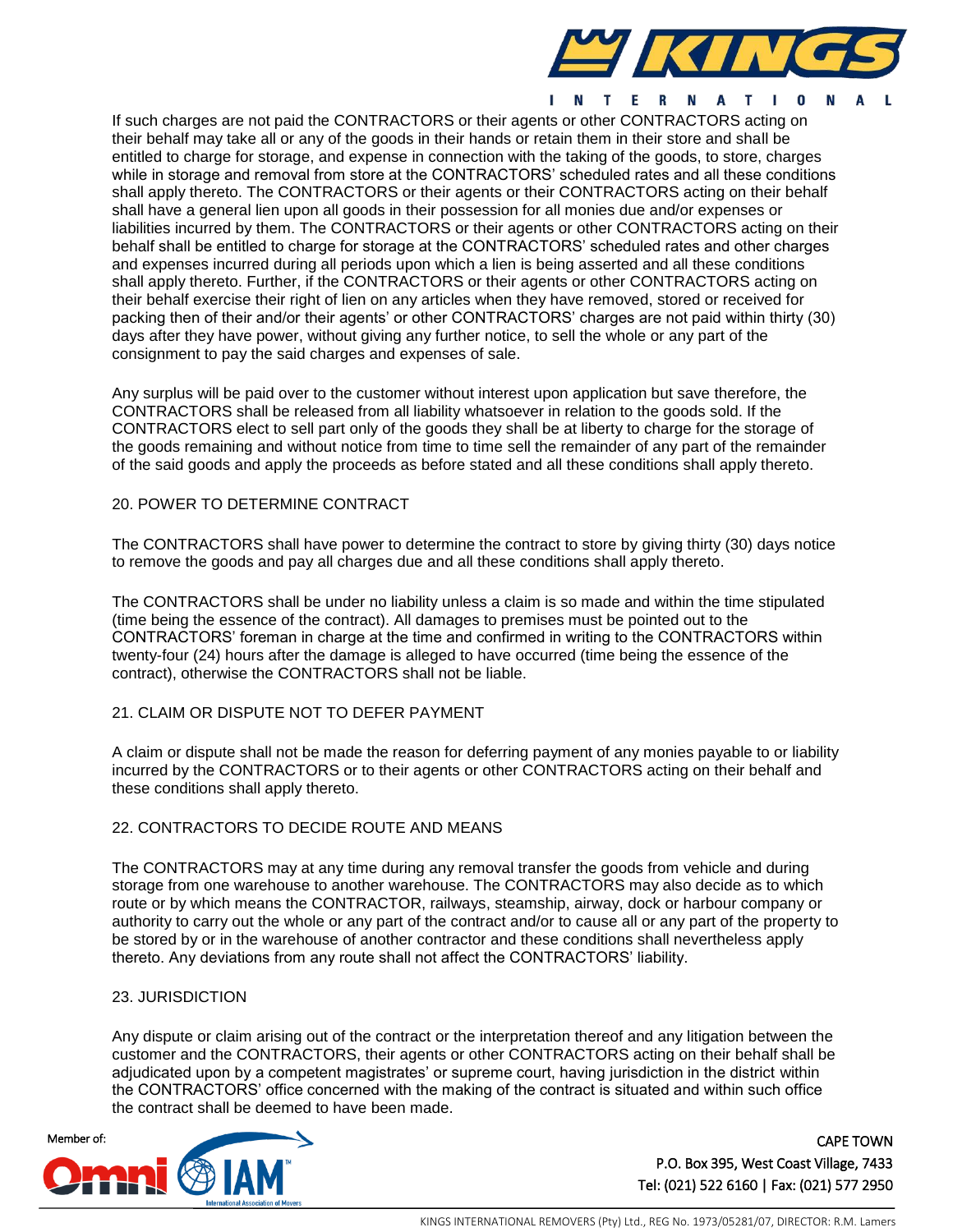

## 24. CUSTOMER TO REFUND

The CONTRACTORS are hereby authorised to pay all charges claimed by previous storage or packing or other CONTRACTORS, carriers or forwarding agents and any other charges whatsoever, and shall have a general lien, pending refund thereof by the customer and the powers in exercise of a lien herein before provided.

#### 25. SERVING OF NOTICES, ETC.

All notices and communications to the customer, including the inventory shall be deemed to have been duly served and received:

(a) the day after posting of sent by post to the registered address or the address from which the customer has last communicated with the CONTRACTORS, or

(b) if there is no registered address or address from which the customer last communicated, the day after publication of notice in any public newspaper circulating in the area from or to which the goods were removed.

#### 26. CONDITIONS APPLY TO ANY WORK.

Any work of any kind done by the CONTRACTORS whether in relation to the goods, (e.g. packing, unpacking, repairing or fixing any articles, unstowing, examination, brushing, restacking, delivery, etc.) Or otherwise shall be done without prejudice to and only upon these conditions. The CONTRACTORS do not work except on these terms.

#### 27. CONDITIONS INCORPORATED IN ANY CONTRACT

All these conditions shall apply to any work done in relation to the customer's goods whether by way of removal out of, or re-delivery from the warehouse or otherwise whatsoever, and shall be deemed to be incorporated in any contract which may be entered into with regard to such work or in relation to such goods.

#### 28. AGENT OR PERSON

No agent or person employed by the CONTRACTORS have any authority to alter, vary or qualify in any way these terms or conditions, nor enter into any contracts on their behalf, nor sign any receipts or documents that have not been previously submitted to and approved in writing by the CONTRACTORS.

#### 29. NOT COMMON CARRIERS

The CONTRACTORS are not common carriers and do not undertake the obligation or liabilities of a common carrier. The CONTRACTORS may at their absolute discretion refuse to accept for carriage any goods or any class of goods and shall not be obliged to assign any reason for such refusal. The CONTRACTORS accept goods for carriage only upon these terms and conditions.

#### 30. CLAIMS, TIME BAR

All claims for damage to or loss of or failure to produce shall be mode: